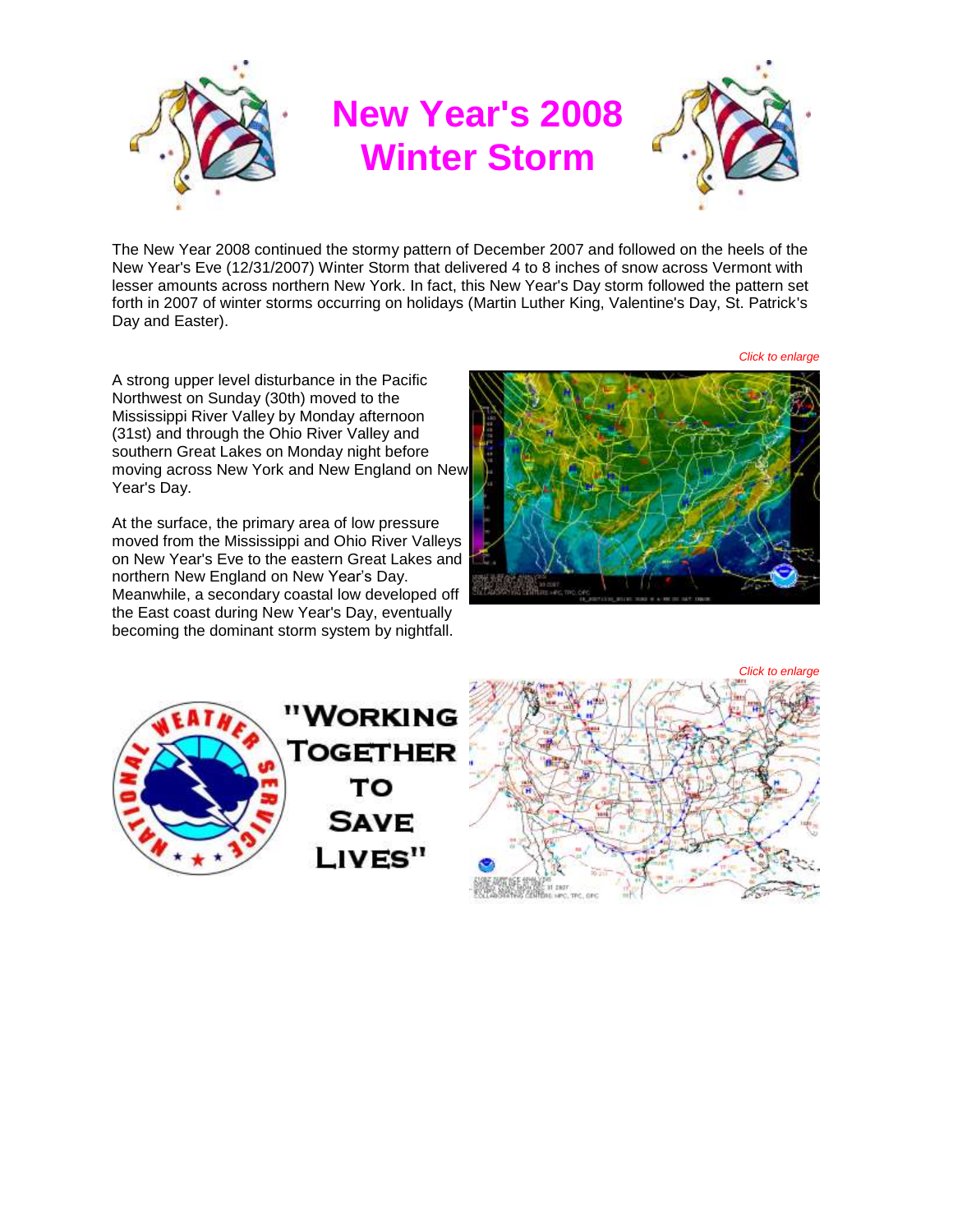*Click to enlarge*

This storm came in two phases to portions of the North Country, especially the Champlain Valley and the western slopes of the northern Green Mountains. The first phase of this storm was the snow that overspread the region during the midmorning and continued through early afternoon Tuesday. This was associated with the main primary low and strong upper level disturbance that was moving across the eastern Great Lakes and the developing coastal low.

Snow was steady across much of the area with widespread snowfall amounts of 3 to 6 inches with locally up to 8 inches along southeast facing



mountain slopes due to brisk southeast winds. Meanwhile, these brisk southeast winds that were promoting locally enhanced "upslope" snows on the windward side of the mountains was having an opposite effect on the downwind side like the Champlain Valley and the upper Connecticut River Valley due to a process called downsloping or "shadowing". In these regions, snowfall from the main storm system during the late morning and early afternoon was only a trace to a few inches. For example, by 7 pm EST, Waterbury had reported 8 inches of snow, while Williston/Burlington had an inch or less.



The second phase of this storm system was a bit more localized to the Champlain Valley, the western slopes of the Northern Green Mountains and to a lesser extent the Northeast Kingdom of Vermont during Tuesday night and early Wednesday morning (2nd). The developing coastal low south of New England on Tuesday, intensified across the Gulf of Maine and Nova Scotia Tuesday night into early Wednesday morning.

The large expansive counter-clockwise flow around this coastal low, circulated moisture and precipitation back toward southern Quebec and the North Country, commonly referred to as



"wraparound precipitation" . The combination of deep "wraparound" moisture traveling on north to northwest winds in the Champlain Valley created two local precipitation enhancement effects: the Champlain Valley Convergence Zone and upslope flow along the western slopes of the northern Green Mountains, which accounted for some significant snowfall that was lacking in the first phase of the storm.

In the end...widespread snowfall totals of 4 to 8 inches were observed with localized amounts of 10 or more inches along upslope regions on both the east and northwest facing slopes of the Green